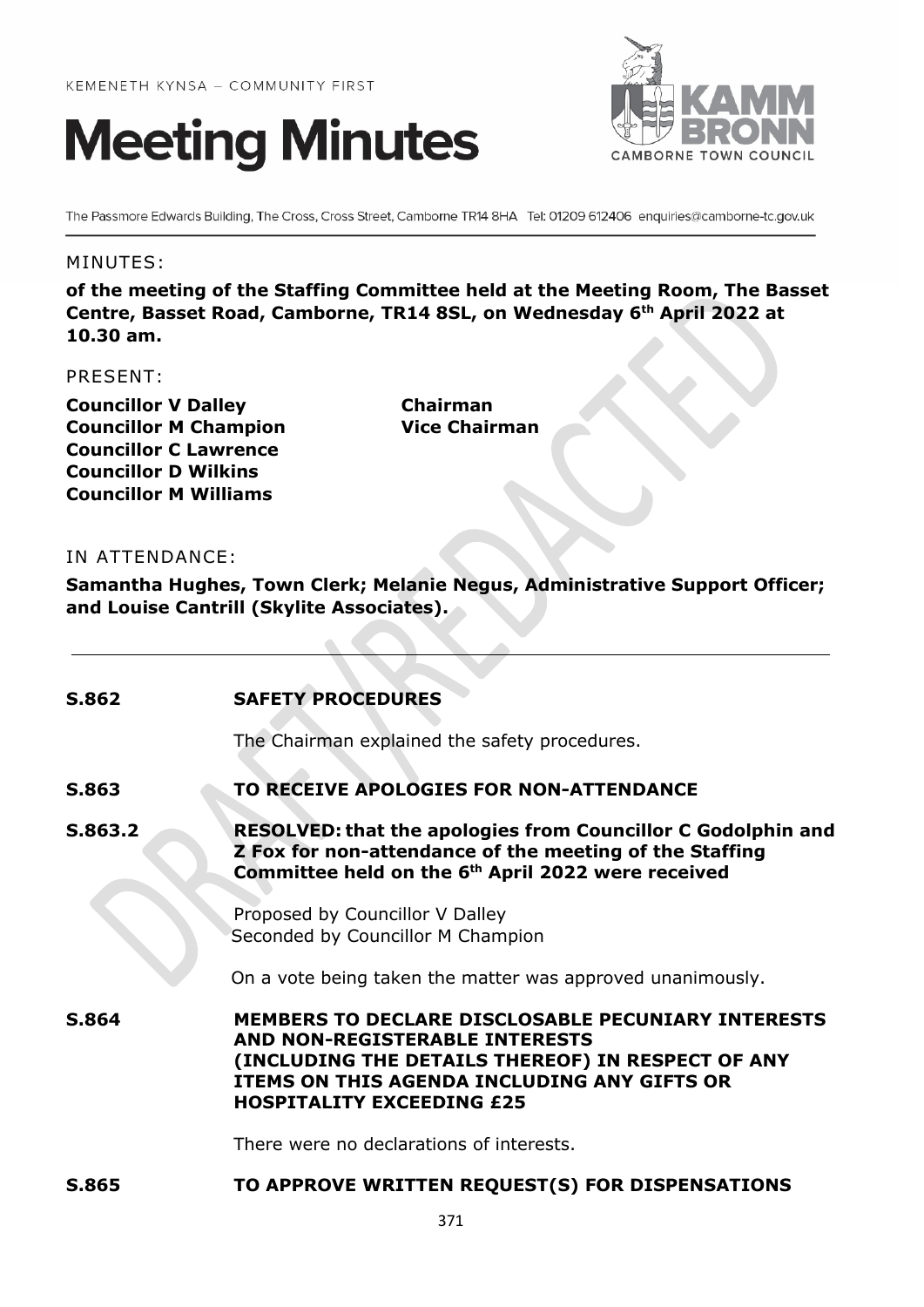There were no dispensation requests.

### **S.866 CHAIRMAN'S ANNOUNCEMENTS**

There were no Chairman's announcements.

## **S.867 TO RECEIVE AND APPROVE THE MINUTES OF THE STAFFING COMMITTEE MEETING HELD ON 9TH MARCH 2022 FOR SIGNING BY THE CHAIRMAN**

#### **S.867.2 RESOLVED: that the minutes of the Staffing Committee meeting held on 9th March 2022 were received, approved and signed by the Chairman**

Proposed by Councillor V Dalley Seconded by Councillor M Champion

On a vote being taken the matter was approved unanimously by those entitled to vote.

**S.868 TO RECEIVE AND APPROVE THE REDACTED MINUTES OF THE STAFFING COMMITTEE MEETING HELD ON 9TH MARCH 2022 FOR SIGNING BY THE CHAIRMAN**

### **S.868.2 RESOLVED: that the redacted minutes of the Staffing Committee meeting held on 9th March 2022 were received, and approved for signing by the Chairman**

Proposed by Councillor V Dalley Seconded by Councillor M Champion

On a vote being taken the matter was approved unanimously by those entitled to vote.

# **S.869 MATTERS ARISING WHERE NO SUBSTANTIVE ITEM BELOW, FOR INFORMATION ONLY**

There were no matters arising.

**S.870 PUBLIC PARTICIPATION (SUBJECT TO STANDING ORDER 3E MEMBERS OF THE PUBLIC ARE PERMITTED TO MAKE REPRESENTATIONS, ANSWER QUESTIONS AND GIVE EVIDENCE IN RESPECT OF ANY ITEM OF BUSINESS INCLUDED IN THE AGENDA, UP TO A MAXIMUM OF FIFTEEN MINUTES)**

There were no members of the public present.

**S.871 TO RECEIVE AN INCOME AND EXPENDITURE REPORT TO THE END OF FEBRUARY 2022 AND AGREE ACTION**

#### **S.871.2 RESOLVED: that receive an Income and Expenditure Report to the end of February 2022 was received**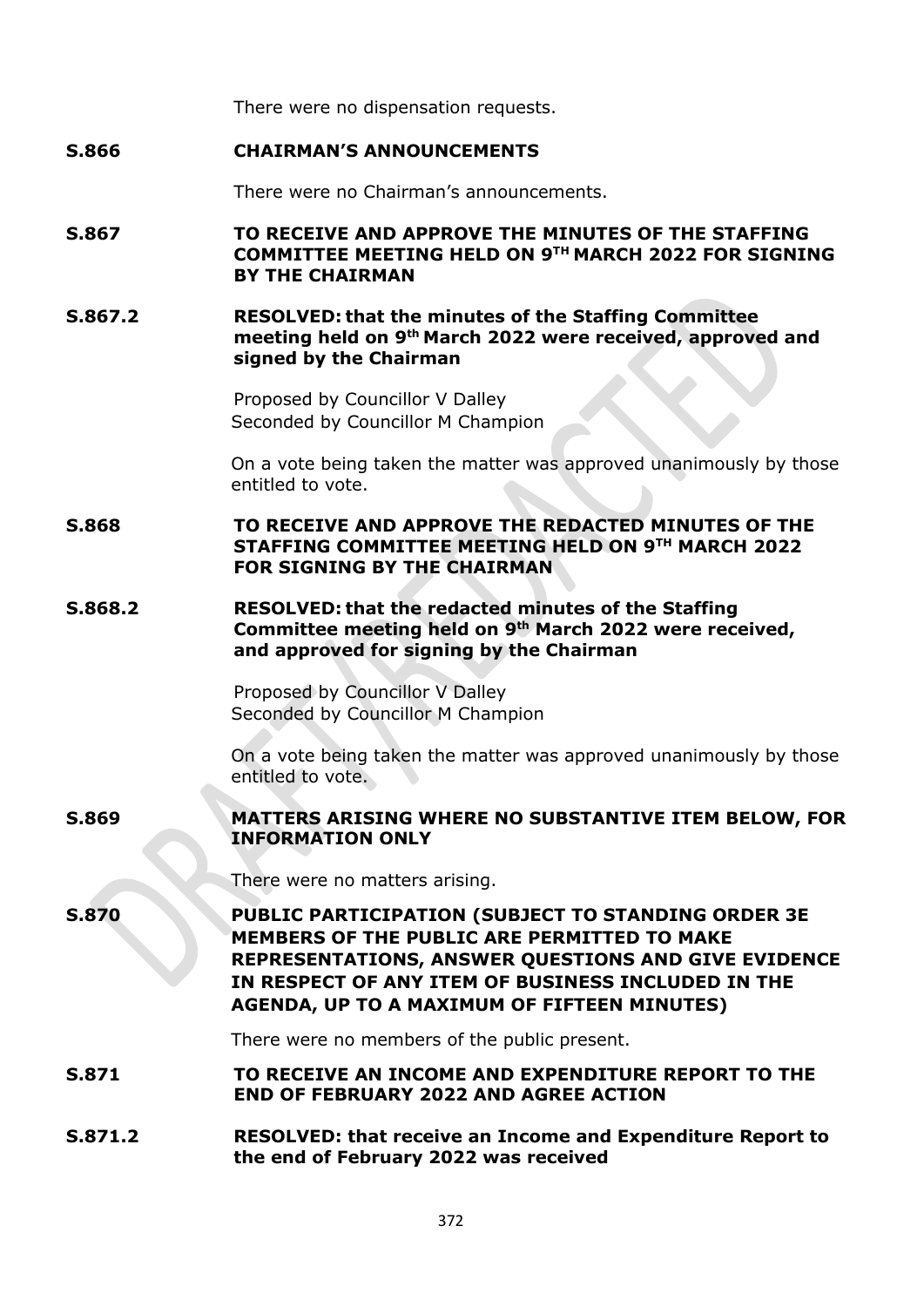Proposed by Councillor V Dalley Seconded by Councillor D Wilkins

On a vote being taken the matter was approved unanimously.

# **S.872 TO RECEIVE A DRAFT UPDATED STAFF HANDBOOK AND AGREE ACTION**

The Town Clerk informed members that a review of the Staff Handbook was an annual requirement. She informed members of some of the changes in the Handbook and the reasons for them.

## **S.872.2 RESOLVED: that a draft updated Staff Handbook was received and approved**

Proposed by Councillor V Dalley Seconded by Councillor M Champion

On a vote being taken the matter was approved unanimously.

- **S.873 THAT THE COUNCIL RESOLVES UNDER THE 1960 PUBLIC BODIES (ADMISSION TO MEETINGS) ACT, TO EXCLUDE THE PRESS AND PUBLIC DUE TO THE CONFIDENTIAL NATURE OF THE BUSINESS TO BE DISCUSSED**
- **S.873.2 RESOLVED: that under the 1960 Public Bodies (Admission to Meetings) Act, the press and public with the exception of Louise Cantrill, were excluded due to the confidential nature of the business to be discussed**

Proposed by Councillor V Dalley Seconded by Councillor D Wilkins

On a vote being taken the matter was approved unanimously.

**S.874 TO RECEIVE A VERBAL UPDATE FROM THE TOWN CLERK AND SKYLITE ASSOCIATES LTD ON STAFFING MATTERS, EVENTS, AND OVERTIME, AGREE ACTION AND AUTHORISE EXPENDITURE**

> The Town Clerk gave an update on a few staffing matters that were brought to the attention of the committee at the last meeting

Update provided on the Administration Assistant and monitoring

The maternity post will need to be taken forward due to a further

currently in place to support their development in the role.

advised that the probation period has been extended for 3 months for one member of staff, and that things have improved since the last

Events and overtime were also discussed and the need for an Events Policy to allow for good planning and analysis of future events, also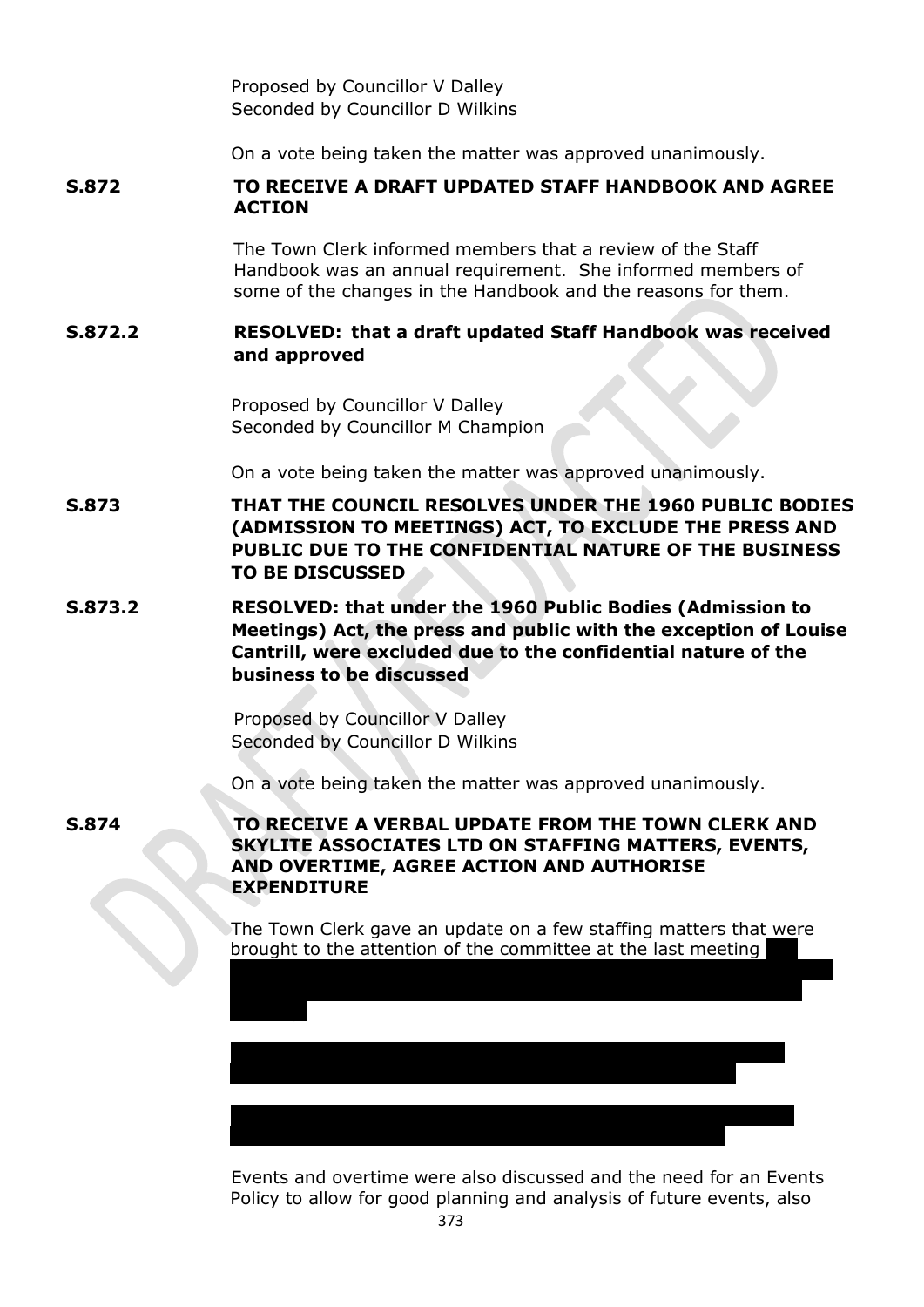around new overtime policies and payments for Sunday and Bank Holiday working going forward.

**months for the Library and Council Support Assistant was** 

# **S.874.2 RESOLVED: that the verbal update from the Town Clerk on staffing matters,**

#### **received and approved**

Proposed by Councillor Wilkins Seconded by Councillor Champion

On a vote being taken the matter was approved unanimously.

# **S.874.3 RESOLVED: that the verbal update from the Town Clerk on the k** was received. With a further update **to be provided at the next meeting of this committee**

Proposed by Councillor Champion Seconded by Councillor Lawrence

On a vote being taken the matter was approved unanimously.

# **S.874.4 RESOLVED: that the verbal update from the Town Clerk on the Library was received. With a further update to be provided at the next meeting of this committee**

Proposed by Councillor Champion Seconded by Councillor Wilkins

On a vote being taken the matter was approved unanimously.

# **S.874.5 RESOLVED: that the Library and Council Support Assistant interviews (Saturdays) would be conducted on 19th April 2022 by the Senior Library Officer, Councillor Lawrence and Wilkins**

Proposed by Councillor Wilkins Seconded by Councillor Lawrence

On a vote being taken the matter was approved unanimously.

**S.875 TO RECEIVE DRAFT JOB DESCRIPTIONS FOR LIBRARY AND COUNCIL SUPPORT ASSISTANT ROLES, CONSIDER RECRUITMENT AND ADVERTISING, AGREE ACTION, AND AUTHORISE EXPENDITURE**

> The Town Clerk recommended that the to allow flexibility of working.

**S.875.2 RESOLVED: that draft Job Description for Library and Council Support Assistant roles was received and approved, and the**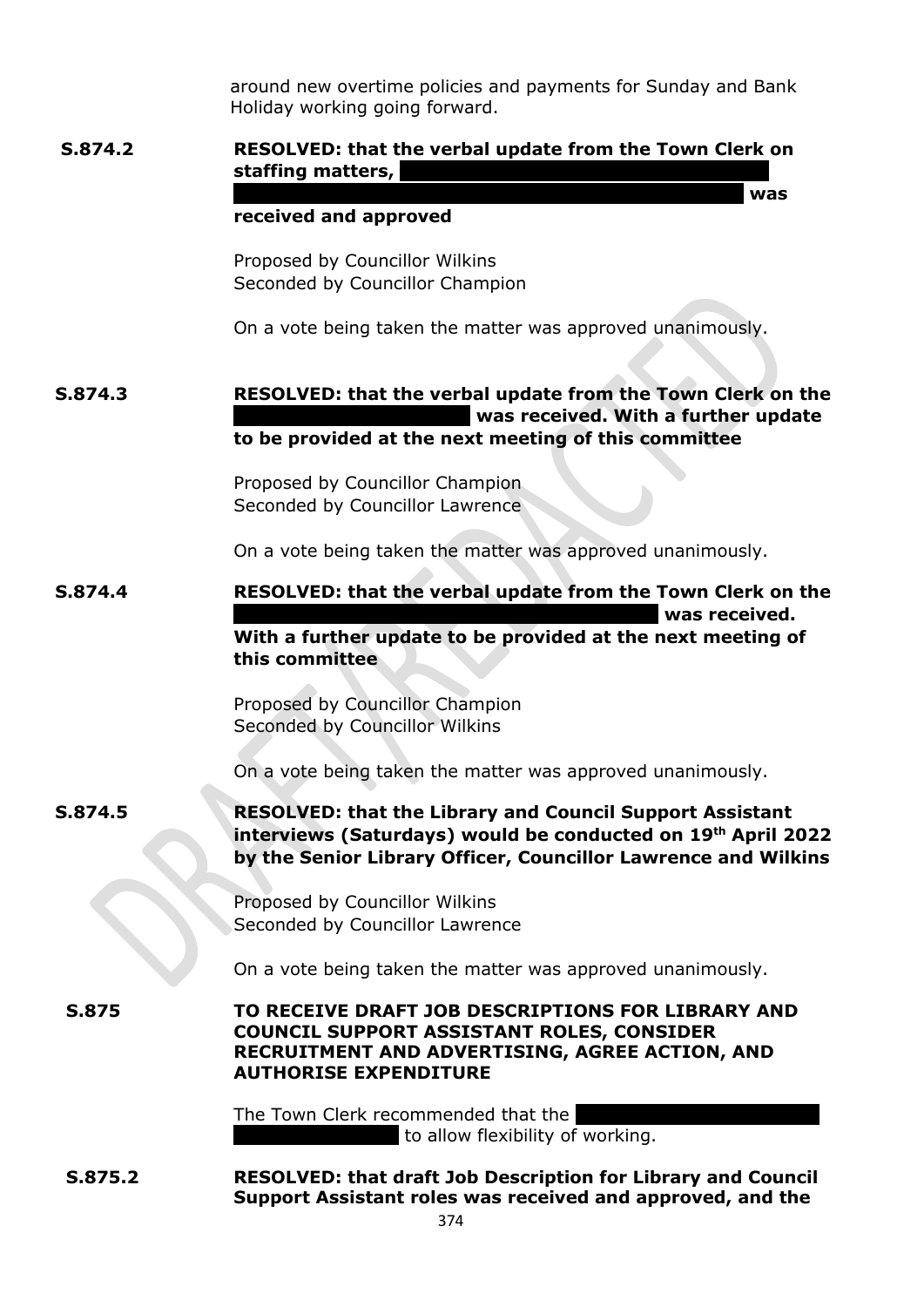**recruitment and advertising costs were authorised to be taken from the Recruitment 4100/200 budget. The interviews to be conducted on the 25th April by the Senior Library Officer and Councillors Dalley and Wilkins**

Proposed by Councillor Dalley Seconded by Councillor Wilkins

On a vote being taken the matter was approved unanimously.

**S.876 TO RECEIVE A 6-MONTH REVIEW FOR THE COMMITTEE SUPPORT OFFICER, AGREE ACTION AND AUTHORISE EXPENDITURE**

#### **S.876.2 RESOLVED: that a 6-month review for the Committee Support Officer, was received**

Proposed by Councillor Wilkins Seconded by Councillor Champion

On a vote being taken the matter was approved unanimously.

#### **S.877 TO RECEIVE A VERBAL AND WRITTEN REPORT FROM THE TOWN CLERK AND SKYLITE ASSOCIATES, ON WORKLOADS AND PRIORITIES, AGREE ACTION AND AUTHORISE EXPENDITURE**

The Town Clerk and Louise Cantrell informed members that present and proposed projects needed to be put in order of priority as the Town Council's current staffing levels could not accommodate everything that the Councillors wanted to achieve. Staff were accumulating large amounts of TOIL time and outstanding Annual Leave, and this was not sustainable or advisable, as the Town Council had a duty of care regarding the staff's health and well-being.

to acquiring additional office/work space which added weight to the A Capacity Analysis Report was being compiled for Councillors information and action.

Amalgamation of some working parties was advisable to help alleviate staff workloads.

**S.877.2 RESOLVED: that verbal and written reports from the Town Clerk and Skylite Associates, on workloads and priorities were received** 

> Proposed by Councillor Wilkins Seconded by Councillor Champion

On a vote being taken the matter was approved unanimously.